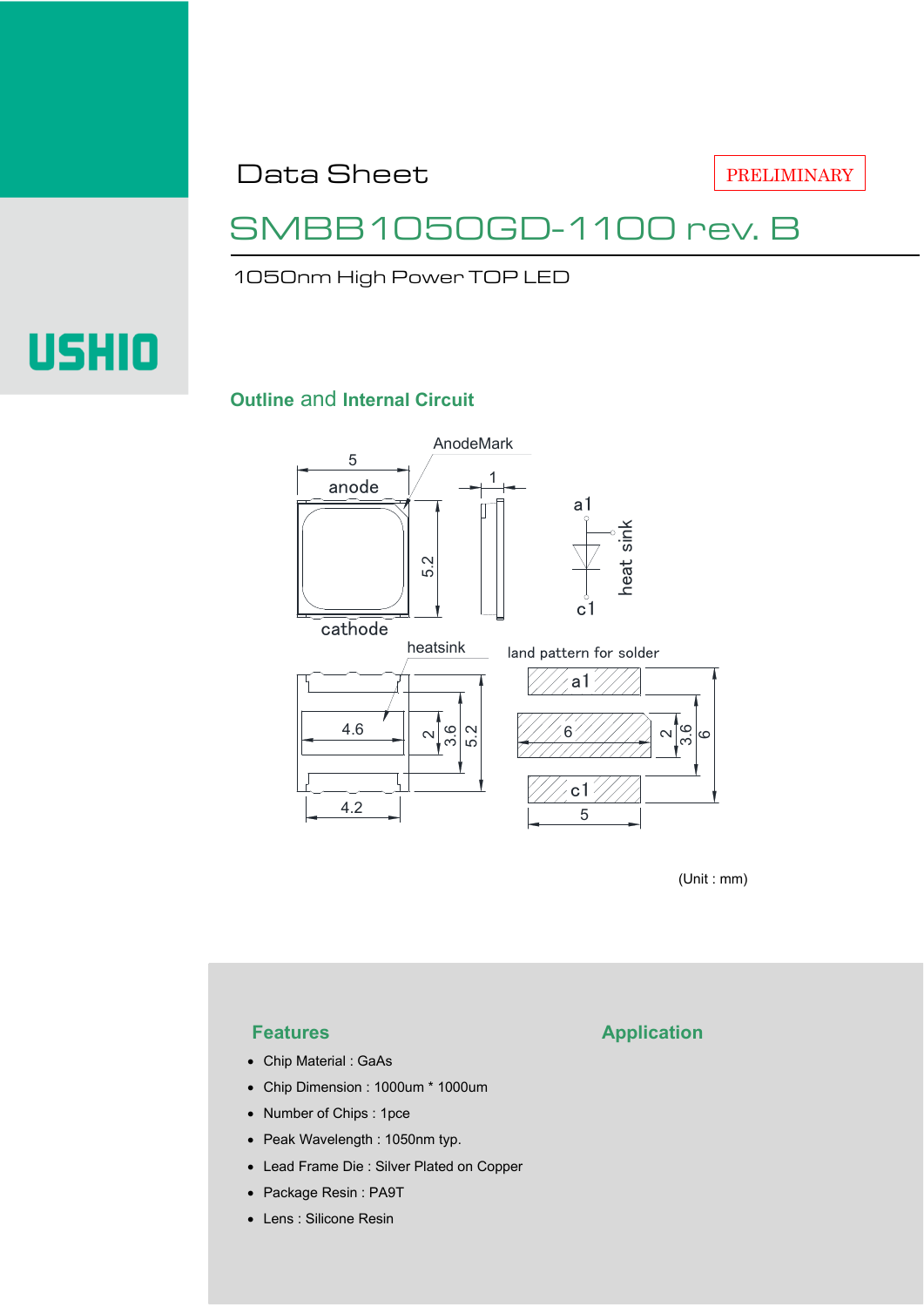

### **Absolute Maximum Ratings (Tc=25°C)**

| <b>Item</b>                  | <b>Symbol</b> | <b>Ratings</b>  | <b>Unit</b> |
|------------------------------|---------------|-----------------|-------------|
| Power Dissipation            | <b>PD</b>     | 1800            | mW          |
| <b>Forward Current</b>       | IF            | 1000            | mA          |
| <b>Pulse Forward Current</b> | <b>IFP</b>    | 2000            | mA          |
| Reverse Voltage              | <b>VR</b>     | $\overline{5}$  | $\vee$      |
| <b>Thermal Resistance</b>    | Rthja         | 10              | K/W         |
| Junction Temperature         | Tj            | 120             | $^{\circ}C$ |
| <b>Operating Temperature</b> | Topr          | $-40 \sim +100$ | $^{\circ}C$ |
| Storage Temperature          | Tstg          | $-40 - +100$    | $^{\circ}C$ |
| <b>Soldering Temperature</b> | <b>TSOL</b>   | 250             | °С          |

‡Pulse Forward Current condition : Duty 1% and Pulse Width=10us.

‡Soldering condition : Soldering condition must be completed with 5 seconds at 250°C.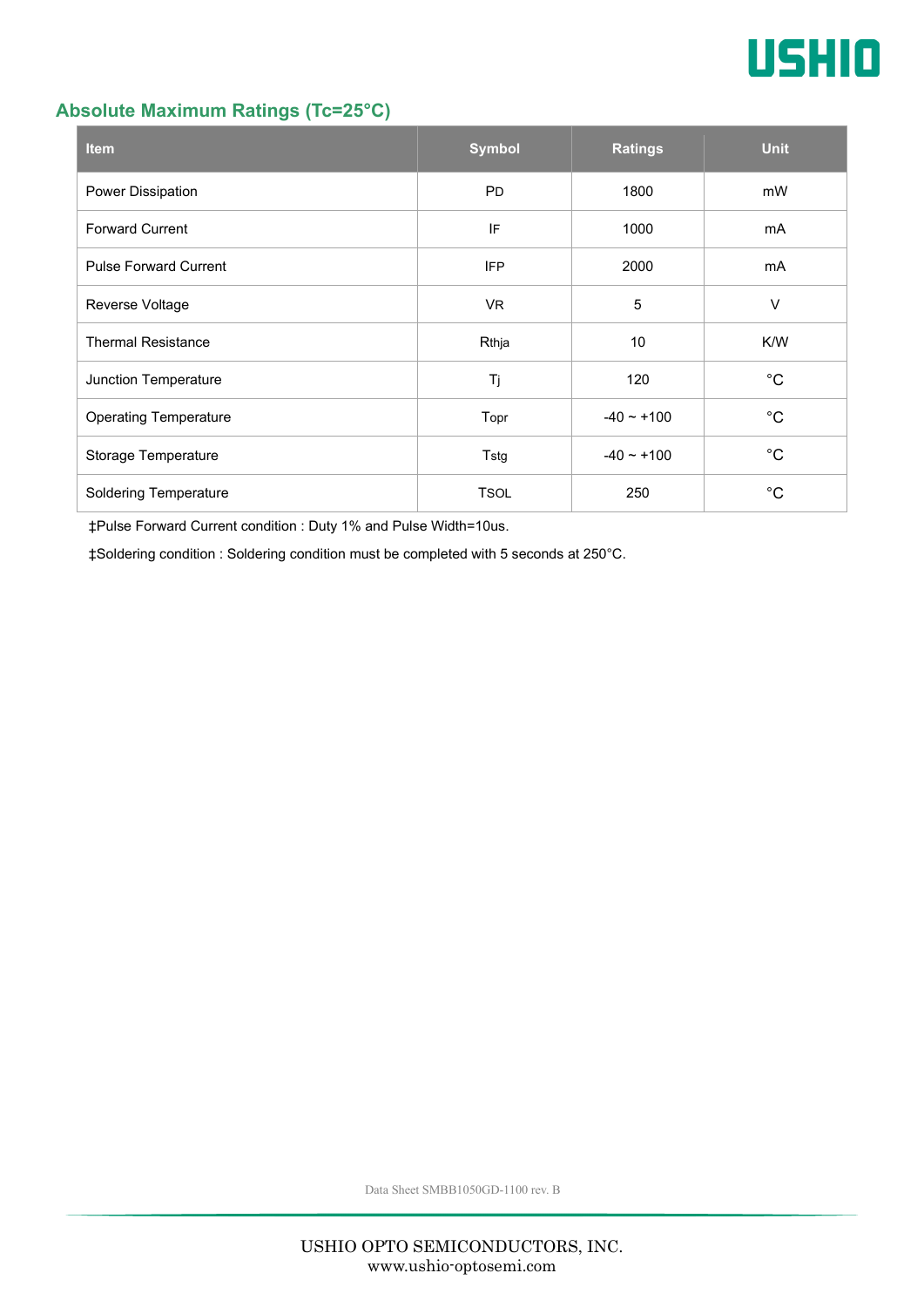

### **Optical and Electrical Characteristics (Tc=25°C)**

### (\*: 100% testing, \*\*: reference value)

| <b>Parameter</b>            | <b>Symbol</b>    | <b>Min</b> | <b>Typ</b> | <b>Max</b>      | <b>Unit</b> | <b>Test Condition</b> |
|-----------------------------|------------------|------------|------------|-----------------|-------------|-----------------------|
| Forward Voltage             | <b>VF</b>        |            | 1.5        | (1.8)           | V           | $IF=1A^*$             |
|                             | <b>VFP</b>       |            | 1.8        |                 |             | $IFP = 2A**$          |
| <b>Reverse Current</b>      | IR.              |            |            | 10 <sup>°</sup> | uA          | $VR=5V^*$             |
| <b>Total Radiated Power</b> | PO               | (490)      | 700        |                 |             | $IF=1A*$              |
|                             |                  |            |            |                 |             | $T = 100ms$           |
|                             |                  |            | 1100       |                 |             | $IFP = 2A**$          |
| Radiant Intensity           | IE.              |            | 230        |                 | mW/sr       | $IF=1A**$             |
|                             |                  |            | 360        |                 |             | $IFP = 2A**$          |
| Peak Wavelength             | $\lambda p$      | 1000       |            | 1100            | nm          | $IF = 1A^*$           |
| <b>Half Width</b>           | $\Delta \lambda$ |            | 50         |                 | nm          | $IF=1A**$             |
| Viewing Half Angle          | $\theta$ 1/2     |            | ±64        |                 | deg.        | IF=100mA**            |
| <b>Rise Time</b>            | tr               |            | 10         |                 | ns          | $IF=1A**$             |
| Fall Time                   | tf               |            | 20         |                 | ns          | $IF=1A**$             |

‡Radiated Power is measured by G8370-85.

‡Radiant Intensity is measured by ANDO Optical Multi Meter AQ2140 & AQ2743.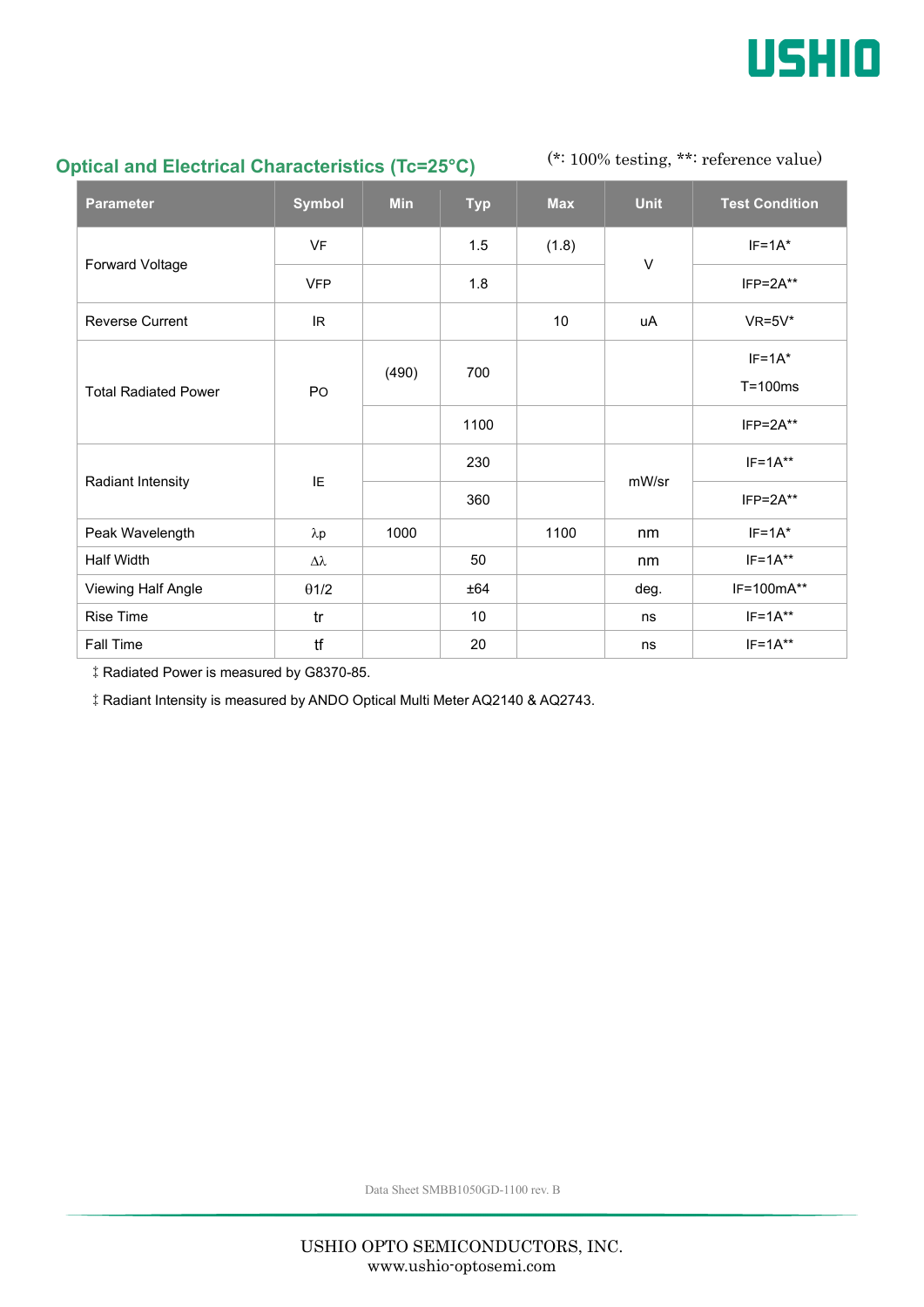

### **Typical Characteristic Curves**



USHIO OPTO SEMICONDUCTORS, INC. www.ushio-optosemi.com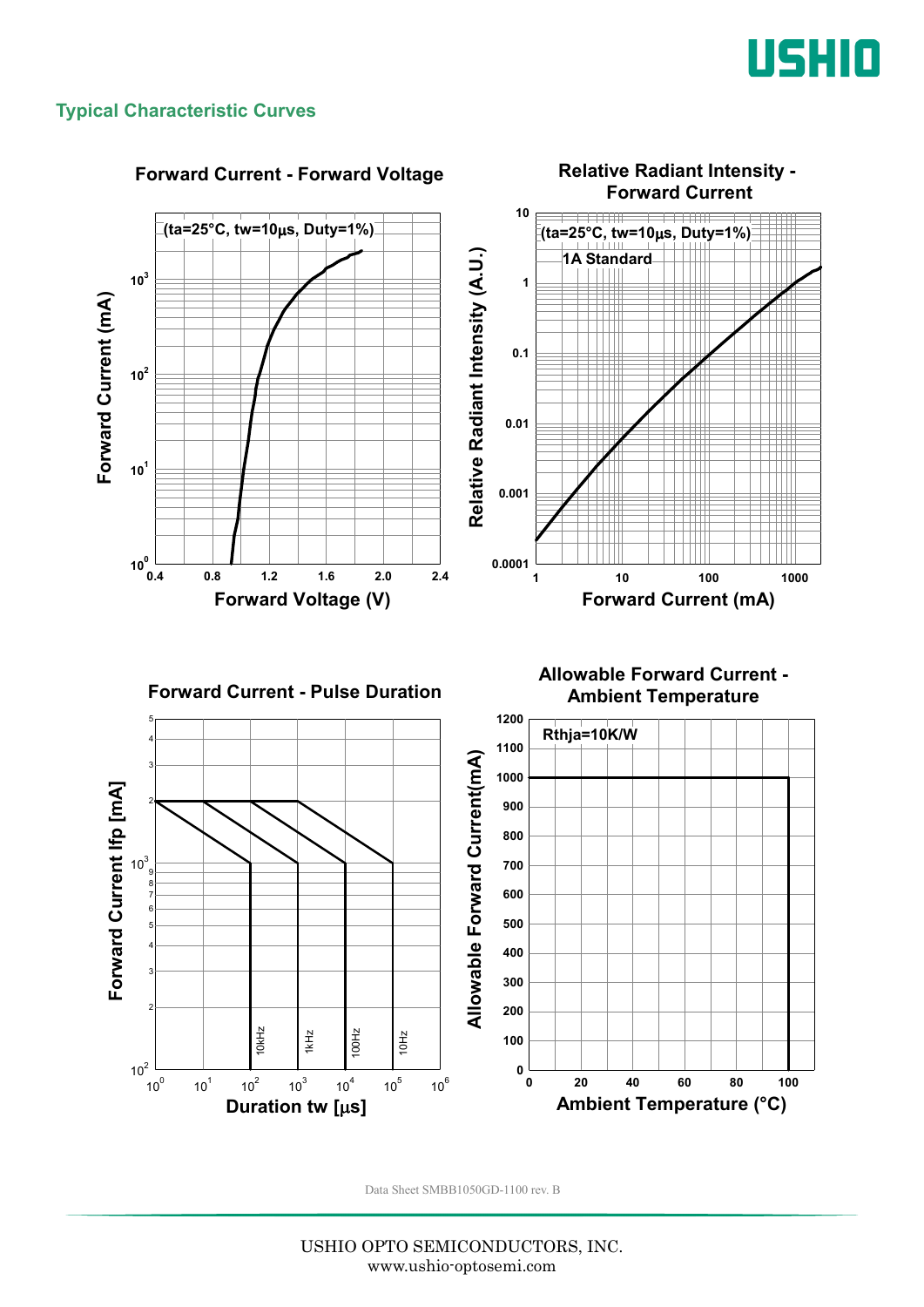



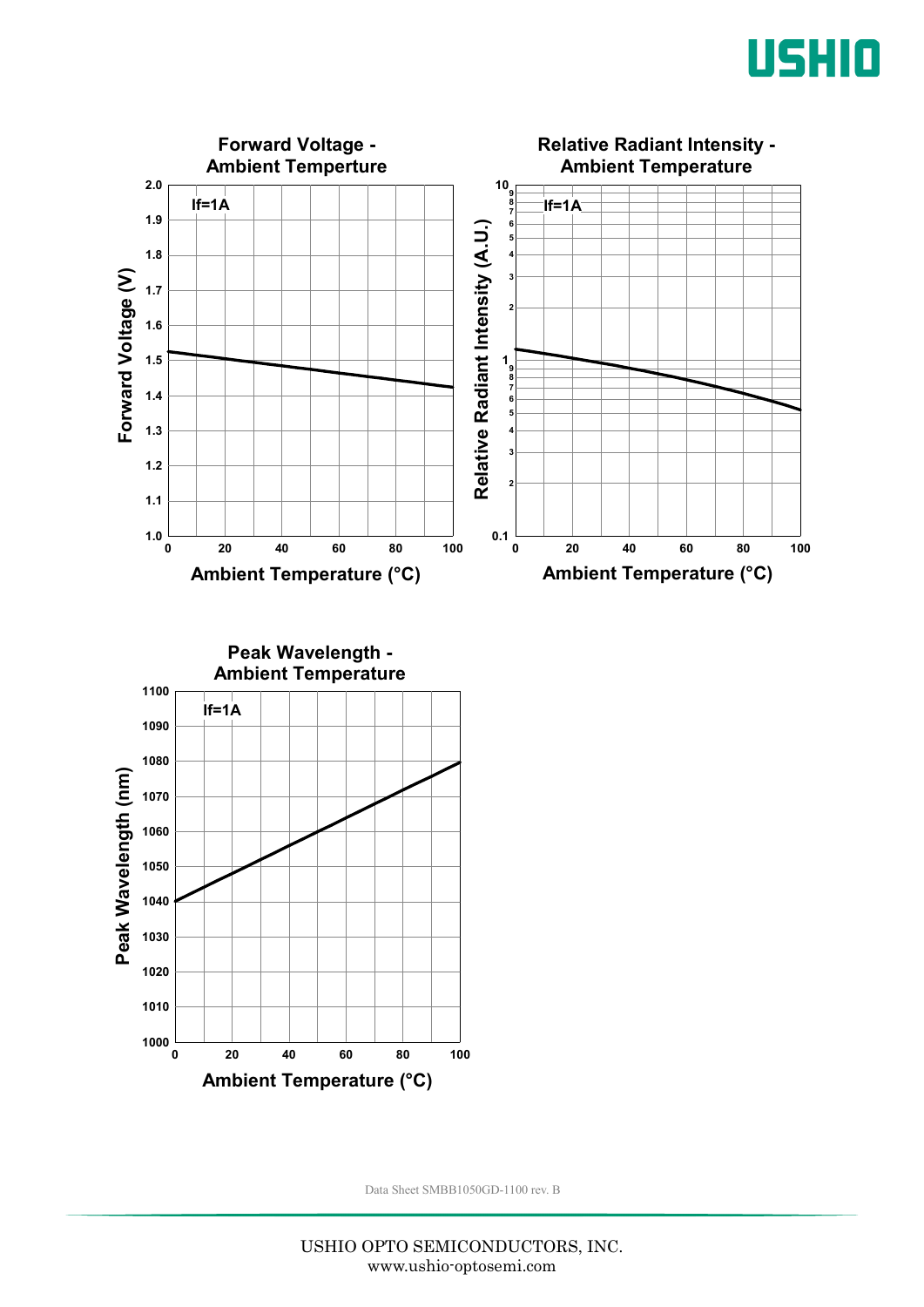

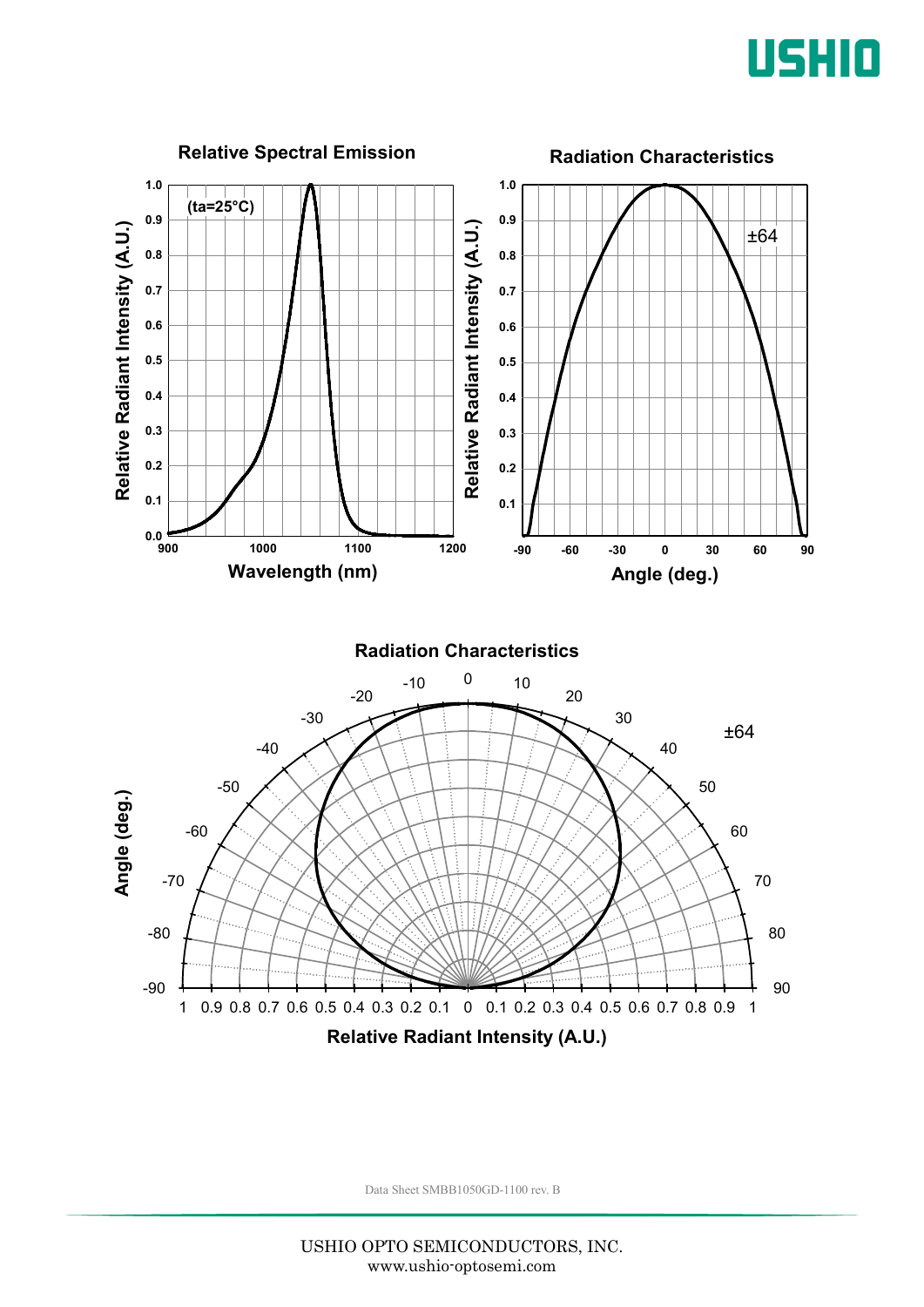## USHIO

### **Recommended Reflow Soldering Profile**

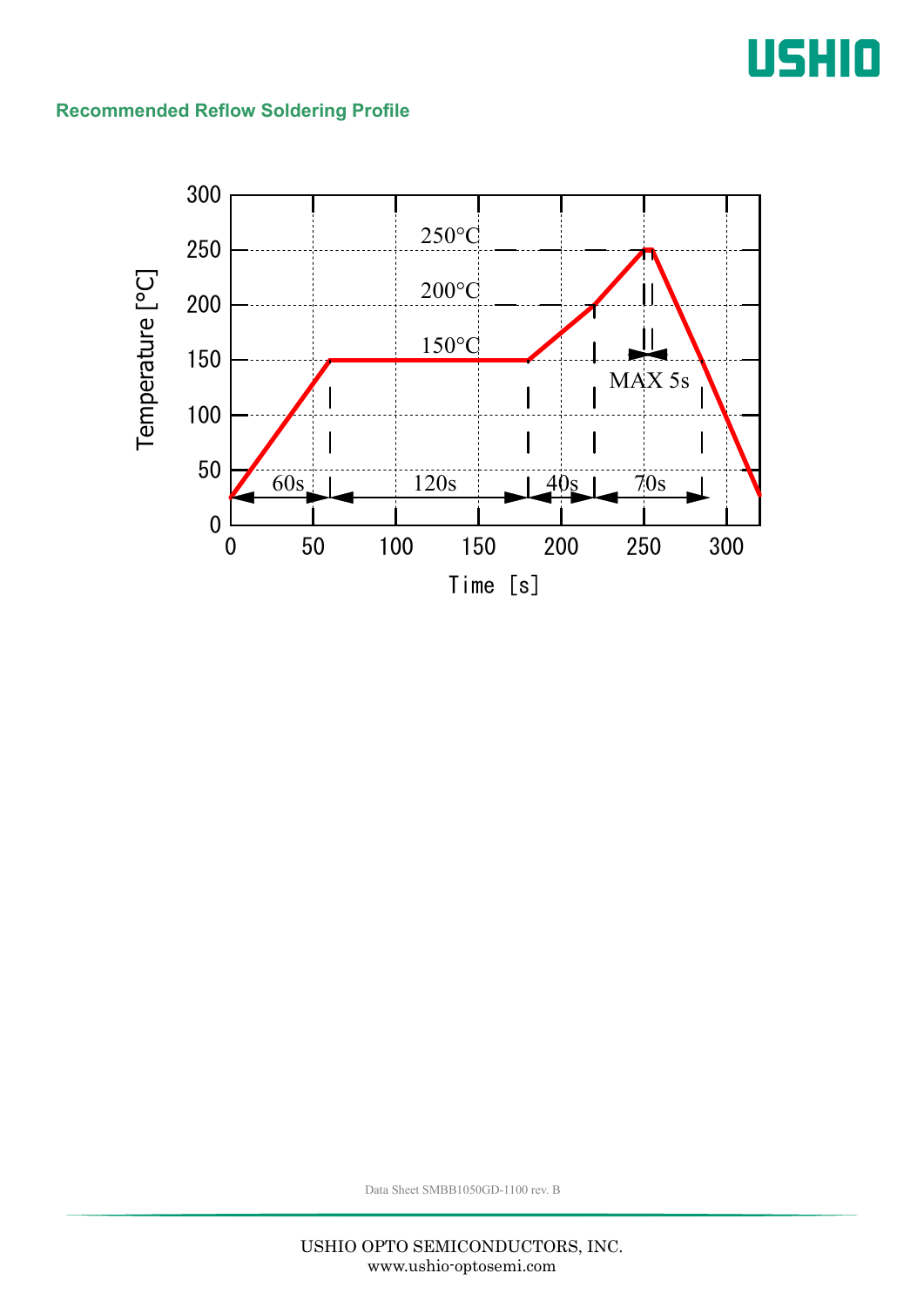

### **Wrapping**

Moisture barrier bag aluminum laminated film with a desiccant to keep out the moisture absorption during the transportation and storage.

### **SMD LED storage and handling precautions Storage Conditions before Opening a Moisture-Barrier Aluminum Bag**

- Before opening a moisture-barrier aluminum bag, please store it at <30ºC, <60%RH.
- Please note that the maximum shelf life is 12 months under these conditions.

### **Storage Conditions after Opening a Moisture-Barrier Aluminum Bag**

- After opening a moisture-barrier aluminum bag, store the aluminum bag and silica gel in a desiccator.
- After opening the bag, please solder the LEDs within 72 hours in a room with 5 30ºC, <50%RH.
- Please put any unused, remaining LEDs and silica gel back in the same aluminum bag and then vacuum-seal the bag.
- It is recommended to keep the re-sealed bag in a desiccator at <30%RH.
- The 72-hour- long floor life does not include the time while LEDs are stored in the moisture-barrier aluminum bag. However, we strongly recommend to solder the LEDs as soon as possible after opening the aluminum bag

### **Notes about Re-sealing a Moisture-Barrier Aluminum Bag**

 When vacuum-sealing an opened aluminum bag, if you find the moisture-indicator of the silica gel has changed to pink from blue (indicating a relative humidity of 30 % or more), please do not use the unused LEDs, the aluminum bag, or the silica gel.

### **Notes about Opening a Re-sealed Moisture-Barrier Aluminum Bag**

 When opening a vacuumed and re-sealed aluminum bag in order to use the remaining LEDs stored in the bag, if you find that the moisture-indicator of the silica has changed to pink, please do not use the LEDs.